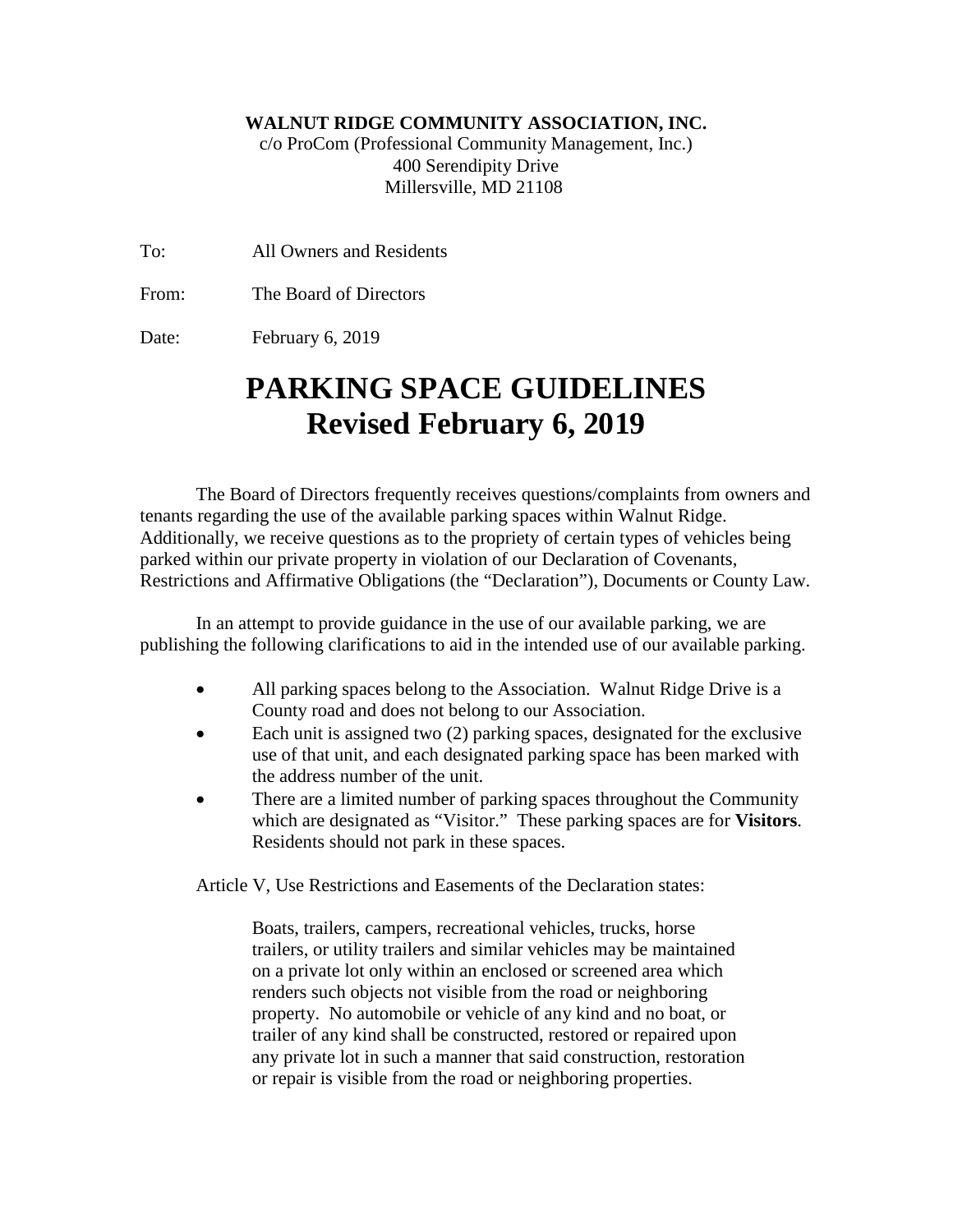Parking Space Guidelines February 6, 2019 Page 2

The Association enforces the towing of such offending vehicles. The Association's current towing company is Top Notch Towing and Transport, LLC. The towing company **WILL NOT** take direction from individuals other than the President of the Association or the Property Manager.

\_\_\_\_\_\_\_\_\_\_\_\_\_\_\_\_\_\_\_\_\_\_\_\_\_\_\_\_\_\_\_\_\_\_\_\_\_\_\_\_\_\_\_\_\_\_\_\_\_\_\_\_\_\_\_\_\_\_\_\_\_\_\_\_\_\_\_\_\_\_\_\_

Top Notch Towing and Transport, LLC does not charge the Association for removing an offending vehicle and has demonstrated that they will perform active enforcement by removing the vehicle in violation based on the following criteria/guidelines:

- 1. Vehicles with no tags or with expired tags.
- 2. Boats, trailers, RV's, ATV's, and Campers. An exception is the infrequent (three times per year) overnight parking during vehicle cleanup or loading/unloading.
- 3. Vehicles with pipes or ladder racks where the pipes or ladders extend beyond the vehicle footprint.
- 4. Vehicles classified as 1 ton cargo carrying capability or more.
- 5. Vehicles with more than 2 wheels per axle.
- 6. Vehicles with commercial logo or business advertisement displayed (Exceptions are State, County and City vehicles such as automobiles, SUV's and small trucks that fit properly within a parking space).
- 7. Vehicles obviously used for commercial purposes (i.e. mobile concession vehicles and any other vehicles which will fall into this category).
- 8. Vehicles weighing 8,000 pounds or more.
- 9. Vehicles without windows on the sides, other than a window for the driver and for the passenger, i.e. "panel vans."
- 10. Vehicles which exceed the length of the painted parking space lines and/or are parked in such a way that the vehicle extends over the curb and into the sidewalk area or extends into the street and beyond the painted parking space lines.
- 11. Vehicles parked on a sidewalk or curb.
- 12. Vehicles parked wholly or partially in a marked FIRE LANE or in an area marked as NO PARKING (the curbs in these areas will be marked in